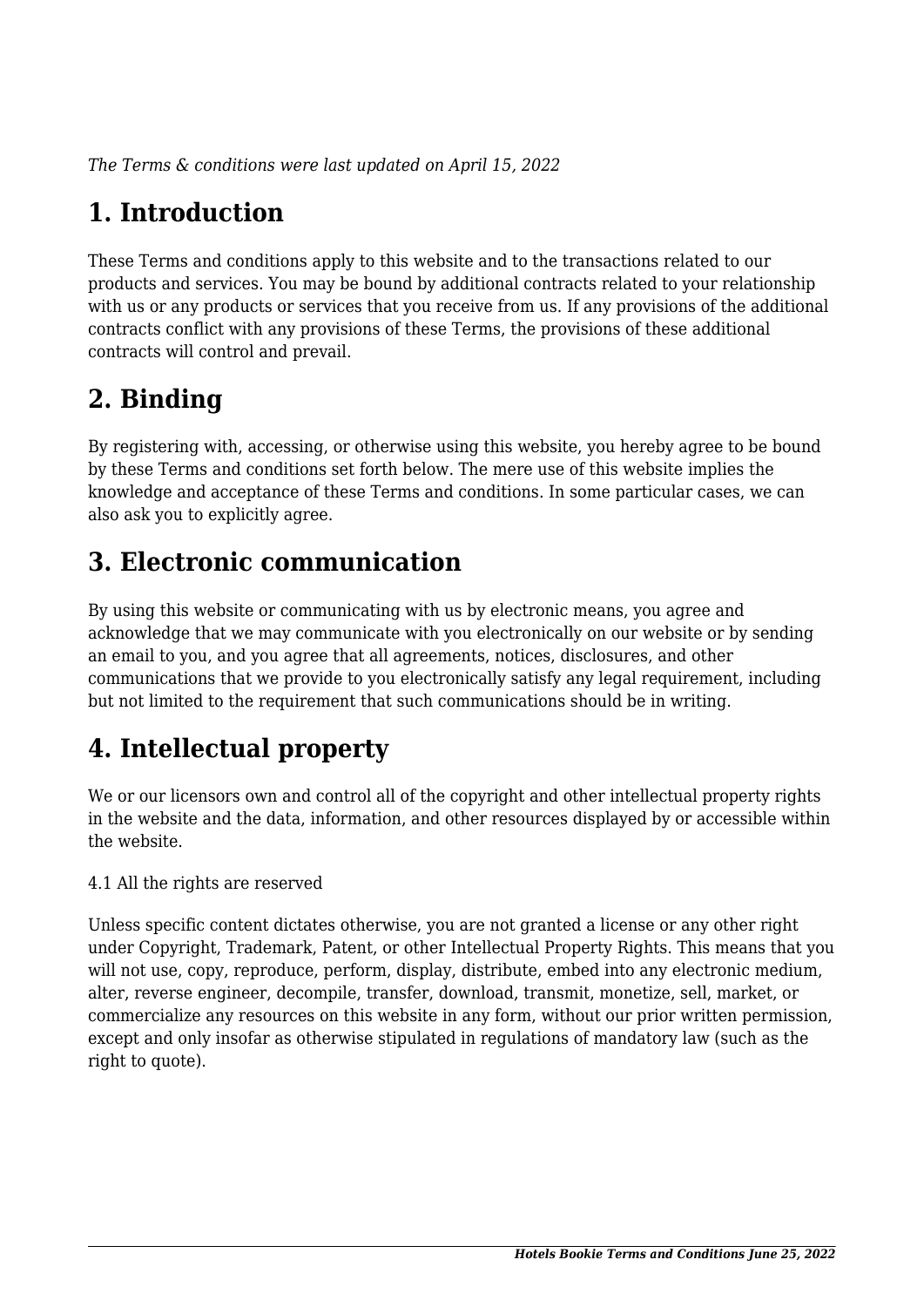### **5. Third-party property**

Our website may include hyperlinks or other references to other party's websites. We do not monitor or review the content of other party's websites which are linked to from this website. Products or services offered by other websites shall be subject to the applicable Terms and Conditions of those third parties. Opinions expressed or material appearing on those websites are not necessarily shared or endorsed by us.

We will not be responsible for any privacy practices or content of these sites. You bear all risks associated with the use of these websites and any related third-party services. We will not accept any responsibility for any loss or damage in whatever manner, however caused, resulting from your disclosure to third parties of personal information.

#### **6. Responsible use**

By visiting our website, you agree to use it only for the purposes intended and as permitted by these Terms, any additional contracts with us, and applicable laws, regulations, and generally accepted online practices and industry guidelines. You must not use our website or services to use, publish or distribute any material which consists of (or is linked to) malicious computer software; use data collected from our website for any direct marketing activity, or conduct any systematic or automated data collection activities on or in relation to our website.

Engaging in any activity that causes, or may cause, damage to the website or that interferes with the performance, availability, or accessibility of the website is strictly prohibited.

#### **7. Registration**

You may register for an account with our website. During this process, you may be required to choose a password. You are responsible for maintaining the confidentiality of passwords and account information and agree not to share your passwords, account information, or secured access to our website or services with any other person. You must not allow any other person to use your account to access the website because you are responsible for all activities that occur through the use of your passwords or accounts. You must notify us immediately if you become aware of any disclosure of your password.

After account termination, you will not attempt to register a new account without our permission.

#### **8. Idea submission**

Do not submit any ideas, inventions, works of authorship, or other information that can be considered your own intellectual property that you would like to present to us unless we have first signed an agreement regarding the intellectual property or a non-disclosure agreement. If you disclose it to us absent such written agreement, you grant to us a worldwide, irrevocable,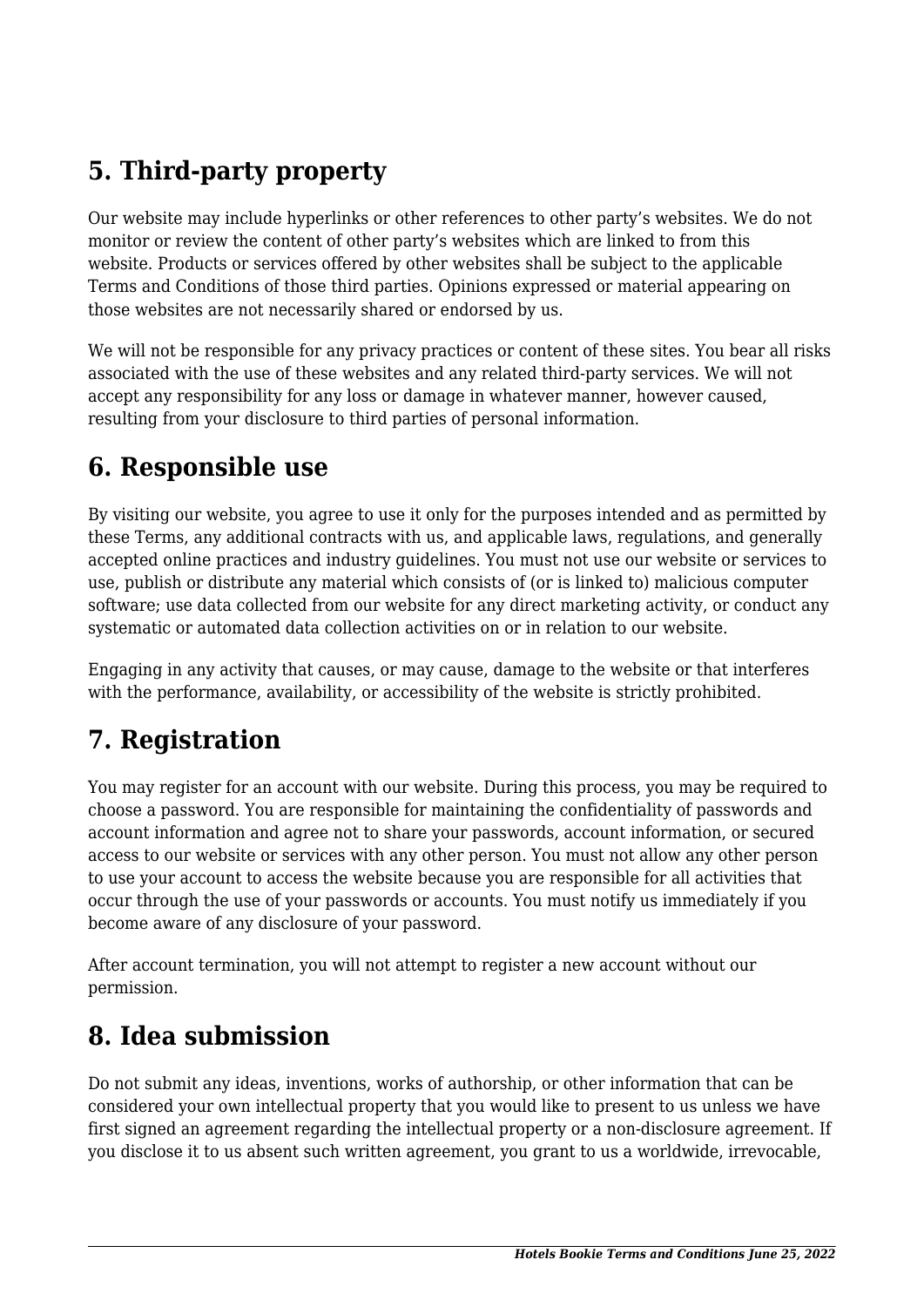non-exclusive, royalty-free license to use, reproduce, store, adapt, publish, translate and distribute your content in any existing or future media.

#### **9. Termination of use**

We may, in our sole discretion, at any time modify or discontinue access to, temporarily or permanently, the website or any Service thereon. You agree that we will not be liable to you or any third party for any such modification, suspension or discontinuance of your access to, or use of, the website or any content that you may have shared on the website. You will not be entitled to any compensation or other payment, even if certain features, settings, and/or any Content you have contributed or have come to rely on, are permanently lost. You must not circumvent or bypass, or attempt to circumvent or bypass, any access restriction measures on our website.

### **10. Warranties and liability**

Nothing in this section will limit or exclude any warranty implied by law that it would be unlawful to limit or to exclude. This website and all content on the website are provided on an "as is" and "as available" basis and may include inaccuracies or typographical errors. We expressly disclaim all warranties of any kind, whether express or implied, as to the availability, accuracy, or completeness of the Content. We make no warranty that:

- this website or our content will meet your requirements;
- this website will be available on an uninterrupted, timely, secure, or error-free basis.

Nothing on this website constitutes or is meant to constitute, legal, financial or medical advice of any kind. If you require advice you should consult an appropriate professional.

The following provisions of this section will apply to the maximum extent permitted by applicable law and will not limit or exclude our liability in respect of any matter which it would be unlawful or illegal for us to limit or to exclude our liability. In no event will we be liable for any direct or indirect damages (including any damages for loss of profits or revenue, loss or corruption of data, software or database, or loss of or harm to property or data) incurred by you or any third party, arising from your access to, or use of, our website.

Except to the extent any additional contract expressly states otherwise, our maximum liability to you for all damages arising out of or related to the website or any products and services marketed or sold through the website, regardless of the form of legal action that imposes liability (whether in contract, equity, negligence, intended conduct, tort or otherwise) will be limited to the total price that you paid to us to purchase such products or services or use the website. Such limit will apply in the aggregate to all of your claims, actions and causes of action of every kind and nature.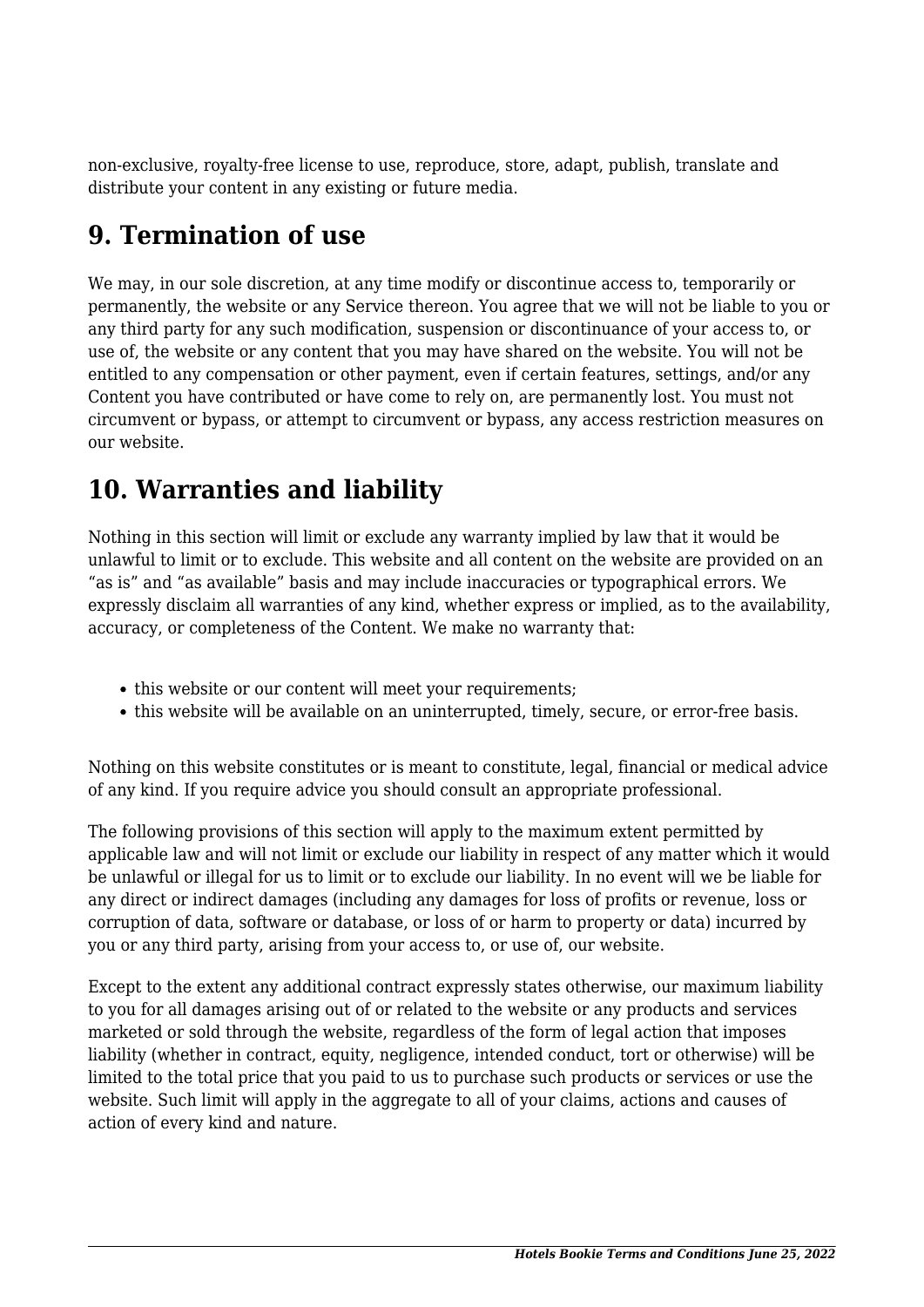# **11. Privacy**

To access our website and/or services, you may be required to provide certain information about yourself as part of the registration process. You agree that any information you provide will always be accurate, correct, and up to date.

We have developed a policy to address any privacy concerns you may have. For more information, please see our Privacy Statement and our Cookie Policy.

# **12. Accessibility**

We are committed to making the content we provide accessible to individuals with disabilities. If you have a disability and are unable to access any portion of our website due to your disability, we ask you to give us a notice including a detailed description of the issue you encountered. If the issue is readily identifiable and resolvable in accordance with industrystandard information technology tools and techniques we will promptly resolve it.

# **13. Export restrictions / Legal compliance**

Access to the website from territories or countries where the Content or purchase of the products or Services sold on the website is illegal is prohibited. You may not use this website in violation of export laws and regulations of Denmark.

# **14. Affiliate marketing**

Through this Website we may engage in affiliate marketing whereby we receive a percentage of or a commission on the sale of services or products on or through this website. We may also accept sponsorships or other forms of advertising compensation from businesses. This disclosure is intended to comply with legal requirements on marketing and advertising which may apply, such as the US Federal Trade Commission Rules.

# **15. Assignment**

You may not assign, transfer or sub-contract any of your rights and/or obligations under these Terms and conditions, in whole or in part, to any third party without our prior written consent. Any purported assignment in violation of this Section will be null and void.

# **16. Breaches of these Terms and conditions**

Without prejudice to our other rights under these Terms and Conditions, if you breach these Terms and Conditions in any way, we may take such action as we deem appropriate to deal with the breach, including temporarily or permanently suspending your access to the website, contacting your internet service provider to request that they block your access to the website,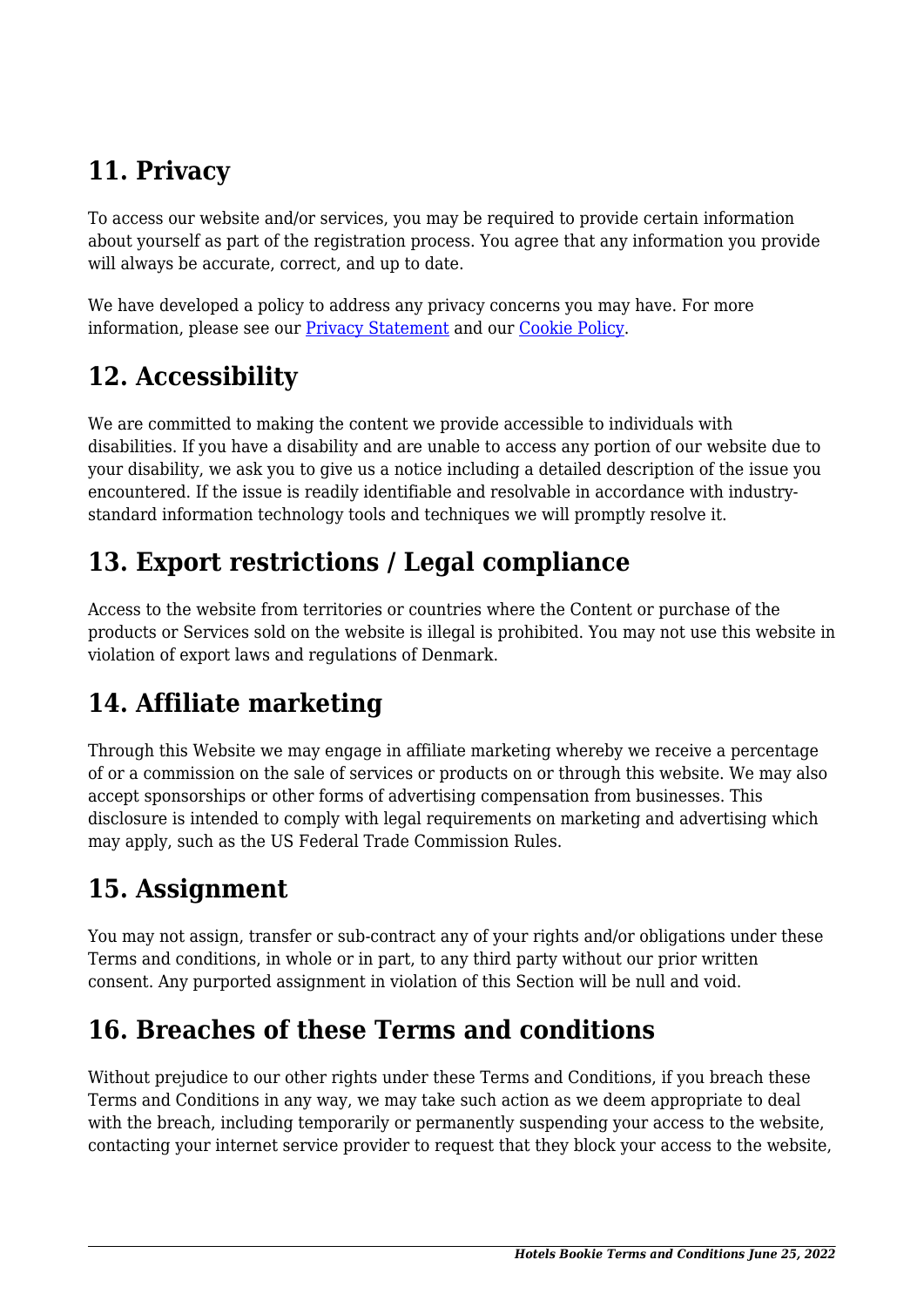and/or commence legal action against you.

# **17. Indemnification**

You agree to indemnify, defend and hold us harmless, from and against any and all claims, liabilities, damages, losses and expenses, relating to your violation of these Terms and conditions, and applicable laws, including intellectual property rights and privacy rights. You will promptly reimburse us for our damages, losses, costs and expenses relating to or arising out of such claims.

#### **18. Waiver**

Failure to enforce any of the provisions set out in these Terms and Conditions and any Agreement, or failure to exercise any option to terminate, shall not be construed as waiver of such provisions and shall not affect the validity of these Terms and Conditions or of any Agreement or any part thereof, or the right thereafter to enforce each and every provision.

#### **19. Language**

These Terms and Conditions will be interpreted and construed exclusively in English. All notices and correspondence will be written exclusively in that language.

#### **20. Entire agreement**

These Terms and Conditions, together with our privacy statement and cookie policy, constitute the entire agreement between you and Farsoe Media in relation to your use of this website.

# **21. Updating of these Terms and conditions**

We may update these Terms and Conditions from time to time. It is your obligation to periodically check these Terms and Conditions for changes or updates. The date provided at the beginning of these Terms and Conditions is the latest revision date. Changes to these Terms and Conditions will become effective upon such changes being posted to this website. Your continued use of this website following the posting of changes or updates will be considered notice of your acceptance to abide by and be bound by these Terms and Conditions.

# **22. Choice of Law and Jurisdiction**

These Terms and Conditions shall be governed by the laws of Denmark. Any disputes relating to these Terms and Conditions shall be subject to the jurisdiction of the courts of Denmark. If any part or provision of these Terms and Conditions is found by a court or other authority to be invalid and/or unenforceable under applicable law, such part or provision will be modified, deleted and/or enforced to the maximum extent permissible so as to give effect to the intent of